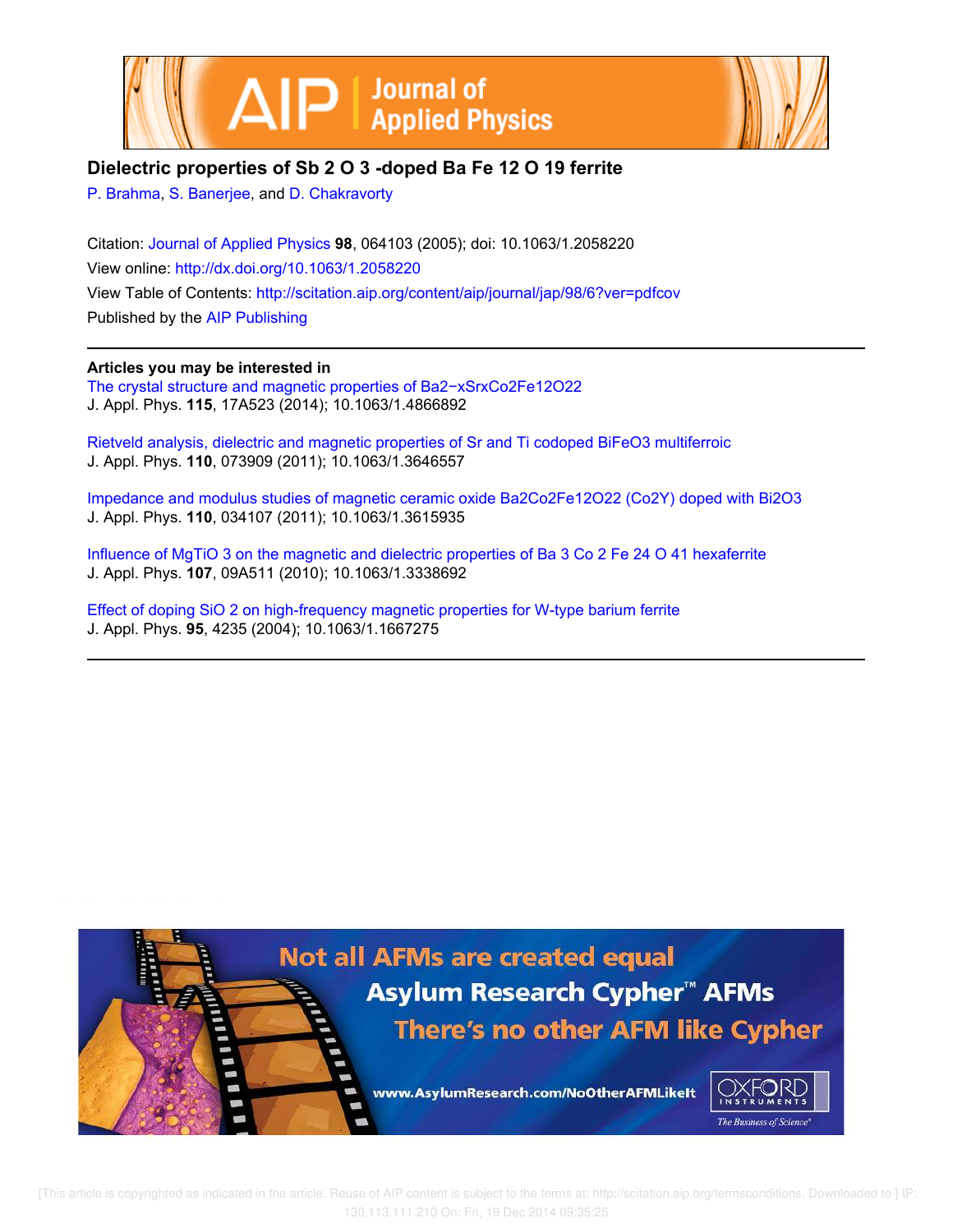# **Dielectric properties of Sb2O<sup>3</sup> -doped BaFe12O<sup>19</sup> ferrite**

P. Brahma $a^{(i)}$ 

*Netaji Subhas Open University, 1 Woodburn Park, Kolkata 700 020, India*

S. Banerjee

*Department of Physics, University of Calcutta, Kolkata 700 009, India*

D. Chakravorty<sup>b)</sup>

*Indian Association for the Cultivation of Science, Kolkata 700 032, India*

Received 27 October 2004; accepted 4 August 2005; published online 26 September 2005-

Dielectric measurements were carried out on specimens with compositions BaO. (6  $-x$ )Fe<sub>2</sub>O<sub>3</sub>. *x* Sb<sub>2</sub>O<sub>3</sub> with *x* having values of 0.0, 0.025, 0.1, and 0.3. Sb<sub>2</sub>O<sub>3</sub> doping increases the dielectric permittivity drastically. Two loss peaks of similar activation energies were observed. The analysis showed that these arose because of the presence of  $Fe^{2+} - Fe^{3+}$  and  $Sb^{3+} - Sb^{5+}$  pairs, respectively, in the system. The experimental data could be analyzed satisfactorily in terms of Cole-Cole relaxation formalism. The relaxation distribution parameter  $\alpha$  was found to be much larger in the case of  $Sb^{3+}$ – $Sb^{5+}$  pair than that due to  $Fe^{2+}$ – $Fe^{3+}$  pair. © 2005 American Institute of *Physics*. [DOI: 10.1063/1.2058220]

## **INTRODUCTION**

Ferrites are technologically important ceramic magnetic material and find many applications<sup>1</sup> because they are inexpensive, stable, and have wide range of applications, e.g., in transformer cores, high-quality filters, and operating devices. The electrical conductivity and dielectric behavior in ferrites depend on many factors, such as preparation method, sintering temperature, and amount and type of substitution. $2,3$ 

Recently we had reported on the dc conductivity of the Sb-substituted  $\text{BaFe}_{12}\text{O}_{19}$  ferrites.<sup>4</sup> Electrical conduction has been explained as arising due to the presence of both small polaron hopping between  $Fe^{2+}$ - and  $Fe^{3+}$ -ion sites and the bipolaron hopping between  $Sb^{3+}$ - and  $Sb^{5+}$ -ion sites. It is felt that dielectric measurements should exhibit interesting relaxation processes. These measurements are carried out and the results are reported in this paper.

#### **EXPERIMENT**

Barium hexaferrite with the composition BaO(6  $-x$ )Fe<sub>2</sub>O<sub>3</sub>.*x* Sb<sub>2</sub>O<sub>3</sub>(*x*=0, 0.025, 0.1, 0.3) was prepared by the conventional ceramic route. Analytical Reagent (AR) grade  $BaCO<sub>3</sub>$ , Fe<sub>2</sub>O<sub>3</sub>, and Sb<sub>2</sub>O<sub>3</sub> were used as starting materials for the preparation of polycrystalline  $Sb_2O_3$ -doped barium hexaferrites. Stoichiometric mixture of the raw materials was thoroughly ground in acetone in an agate vessel for 2 h. Pellets with approximate diameter of 1 cm and thickness of 2 – 3 mm were made by cold pressing the powder obtained as above using a pressure of 5 tons/cm<sup>2</sup>. The pellets were sintered at 1523 K in an electric furnace. Intermediate grinding and sintering were done after every 6 h heat treatment to ensure maximum conversion to barium hexaferrite. The crystalline phases present in the sintered specimens were determined from the x-ray-diffraction patterns taken on a Rich and Seifert 2000 P diffractometer using  $Cr K\alpha$  radiation. The diffractogram obtained in the case of the sample with *x*  $= 0.025$  is shown in Fig. 1. Such diffraction patterns were obtained for all the samples studied here. It was found that all prepared samples had single phase *M*-type hexagonal structure.<sup>5</sup> The sample bulk density was measured and found to be more than  $85\%$  of the theoretical density  $(5.2 \text{ gm/cc})$ for all the samples. The amount of iron and antimony in different oxidation states was determined by a wet chemical analysis. The details of the chemical analysis have been reported earlier.<sup>4</sup> The dielectric measurements of ferrites in the frequency range of 1.5 kHz– 10 MHz were carried out by an impedance analyzer (4192 ALF) in the temperature range of 120– 300 K. The temperature was measured by a copperconstantan thermocouple placed close to the sample. The temperature was controlled with an accuracy of  $\pm 1$  K using an Indotherm temperature controller. The sample was made



FIG. 1. X-ray diffractogram of a sample of composition  $BaO.5.975 \text{ Fe}_2O_3.0.025 \text{ Sb}_2O_3.$ 

#### **98**, 064103-1 © 2005 American Institute of Physics

 [This article is copyrighted as indicated in the article. Reuse of AIP content is subject to the terms at: http://scitation.aip.org/termsconditions. Downloaded to ] IP: 130.113.111.210 On: Fri, 19 Dec 2014 09:35:25

a)On leave from Physics Department, Gurudas College, Kolkata 700 054, India.

b)Electronic mail: mlsdc@mahendra.iacs.res.in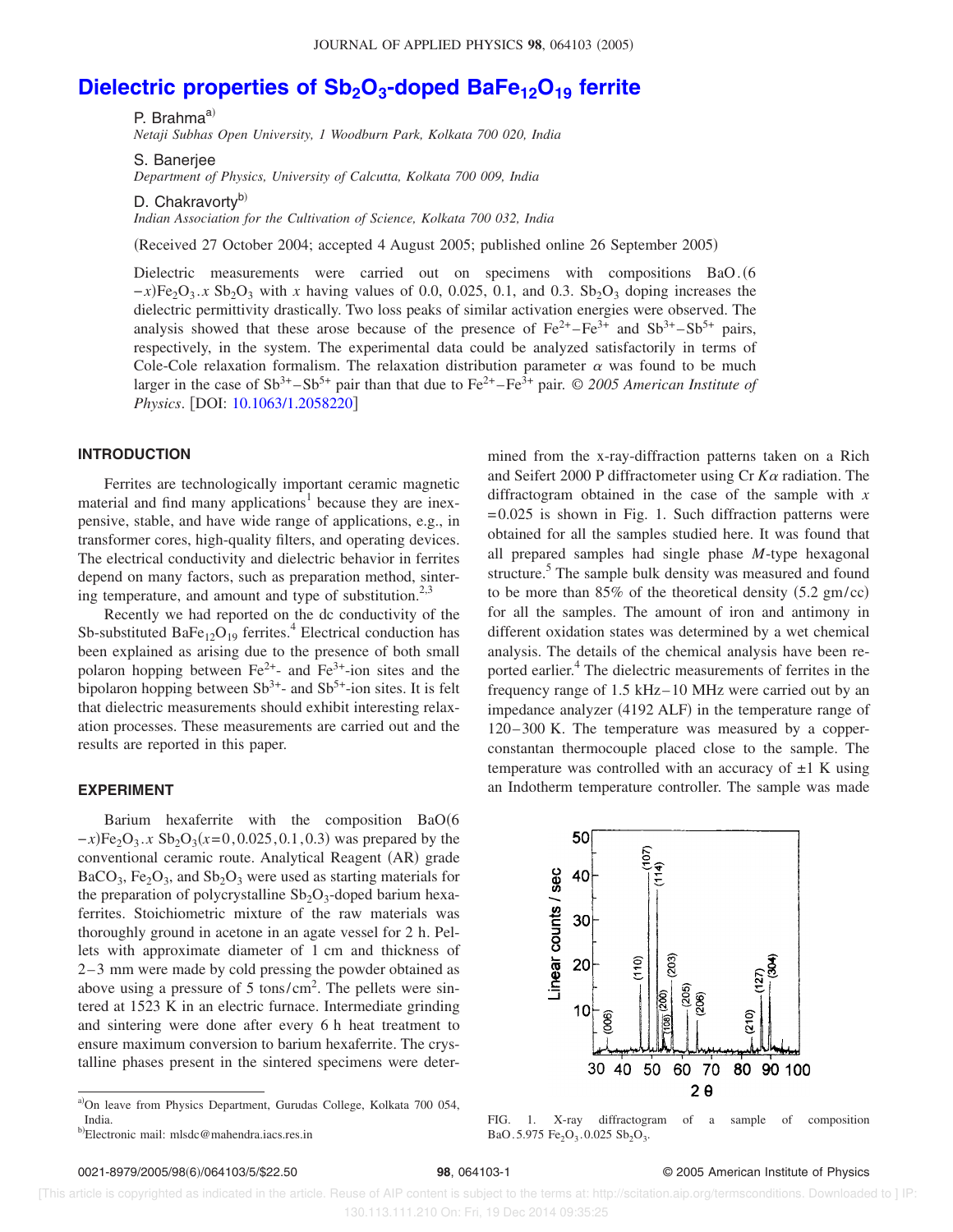

FIG. 2. Variation of lattice parameters of ferrite specimens as a function of  $Sb<sub>2</sub>O<sub>3</sub>$  content. (a) parameter *a* and (b) parameter *c*.

in the pellet form of 1 cm diameter described as above for the capacitance  $C$  and dissipation factor  $(D)$  measurements.

The real  $(\varepsilon_1)$  and imaginary  $(\varepsilon_2)$  parts of the dielectric permittivity were estimated after subtracting the dc loss contribution from the measured dissipation factor.

### **RESULTS AND DISCUSSION**

Figure 1 is the x-ray diffractogram obtained for the composition BaO. $(5.975)Fe<sub>2</sub>O<sub>3</sub>$ .  $(0.025)Sb<sub>2</sub>O<sub>3</sub>$ . X-ray diffractograms of all the samples show the intensity peaks for the barium hexaferrite phases. No extra peaks are observed. These patterns confirm that the antimony oxide has formed a solid solution with barium hexaferrite. This conclusion is further substantiated by our earlier report on the magnetic characterization of barium hexaferrite doped with antimony oxide.<sup>5</sup>

Lattice parameters  $(a, c)$  of the ferrite specimens were determined from the *dhkl* values extracted from the diffraction peaks  $(107)$  and  $(114)$ . Figures  $2(a)$  and  $2(b)$  represent the variation of  $a(A)$  and  $c(A)$  parameters as a function of  $Sb_2O_3(x)$  content (mole). The values of both the cell parameters of the barium hexaferrite structure increase as the  $Sb<sub>2</sub>O<sub>3</sub>$  content is enhanced. It should be mentioned, however, that the ionic radius of  $Sb^{3+}$  ions is (0.9 Å) larger than that of Fe<sup>3+</sup> ions  $(0.67 \text{ Å})$ , thus making a straight forward substitution difficult from the crystal chemistry point of view. The ionic radius of  $Sb^{5+}$  ion being 0.62 Å,<sup>6</sup> it is likely that some of the Fe<sup>3+</sup> sites are occupied by  $Sb<sup>5+</sup>$  ions thereby reducing the distortion energy of the lattice. A chemical reaction can be envisaged as follows:



FIG. 3. (a) Variation of  $\varepsilon_1$  and  $\varepsilon_2$  as a function of frequency for different doped specimens. (b) Variation of  $\varepsilon_1$  and  $\varepsilon_2$  as a function of frequency for different undoped barium hexaferrite.

Chemical analysis investigation of these compounds has indeed shown the existence of  $Sb^{5+}$  ions in them. Experimental details along with the results of the chemical analysis have been reported earlier by the present investigators.<sup>4</sup>

The results of the dielectric measurements obtained at room temperature on the ferrite series are shown in Fig.  $3(a)$ . Figure 3(b) shows the real and imaginary parts of dielectric permittivity for the undoped barium hexaferrite. The values of  $\varepsilon_1$  and  $\varepsilon_2$ , of ferrite samples, are drastically modified by a factor of  $\sim 10^4$  when Sb<sub>2</sub>O<sub>3</sub> is incorporated in the composition system. It is very interesting to note that even for a very small amount of doping (0.025 mole) three-order enhancement of dielectric permittivity  $(\varepsilon_1)$  has been observed.

Figure 3(a) shows a normal behavior of dielectric permittivity as a function of frequency at room temperature for all compositions of ferrite, where permittivity decreases with increasing frequency. Dielectric loss  $(\varepsilon_2)$  spectra show two peaks, as shown in Fig.  $3(a)$ . The peaks shift towards highfrequency region with increasing temperature as shown in Fig. 4 for the composition  $x=0.3$ .

The dielectric relaxation takes place when the jumping frequency of the electric charge carrier becomes approximately equal to that of external applied ac electric field. Two loss peaks can be assigned to electric dipole pairs constituted by Fe  $(Fe^{2+}, Fe^{3+})$  and Sb  $(Sb^{3+}, Sb^{5+})$  ions, respectively, as

$$
5b^{3+} + 2Fe^{3+} \rightarrow 5b^{5+} + 2Fe^{2+}
$$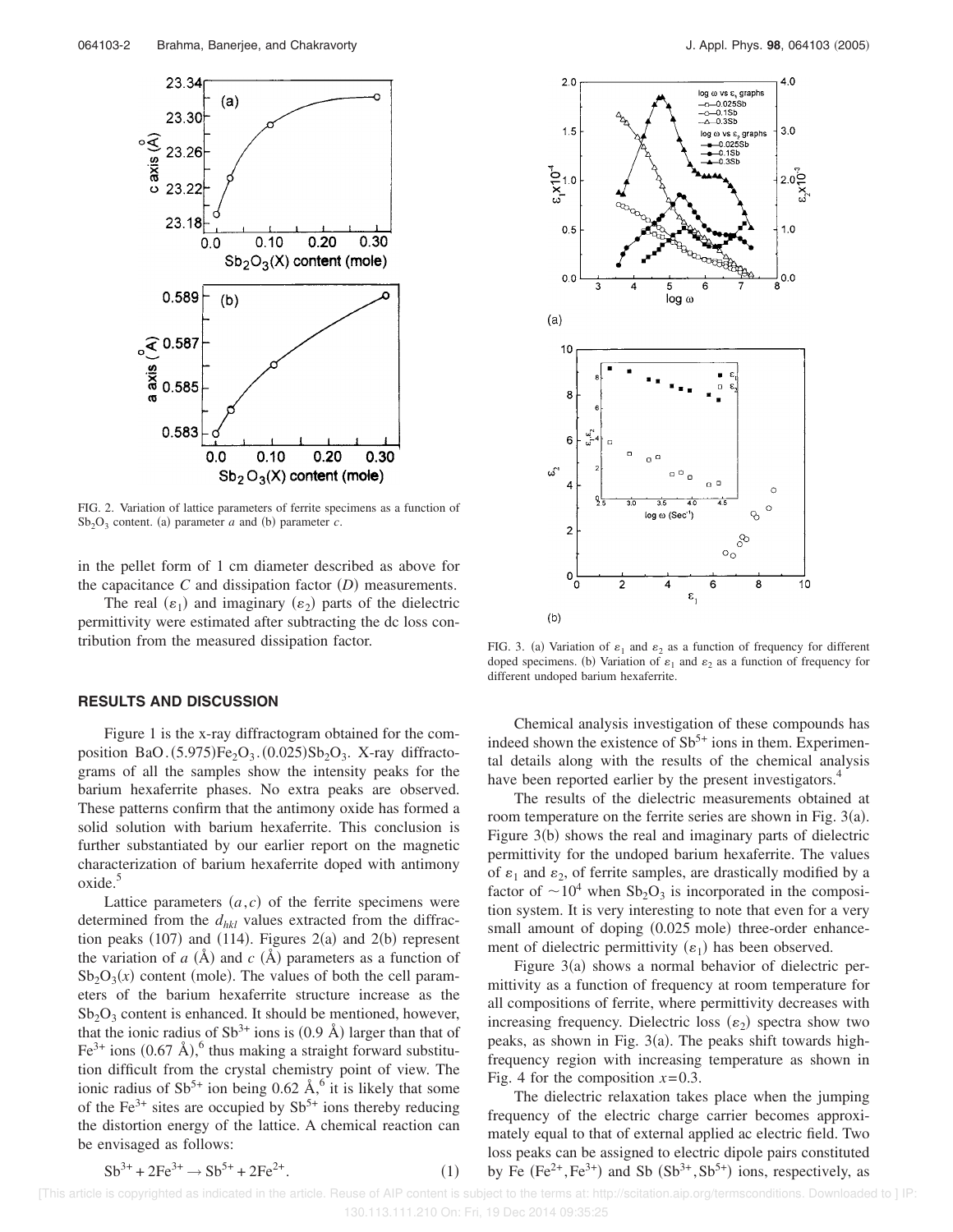

FIG. 4. Variation of  $\varepsilon_2$  as a function of frequency at different temperatures for specimen of composition BaO.5.7  $Fe<sub>2</sub>O<sub>3</sub>$ .0.3  $Sb<sub>2</sub>O<sub>3</sub>$ .

we recently concluded from dc electrical measurements.<sup>4</sup> Low- and high-frequency relaxation peaks  $(\omega_l, \omega_h)$  were used to calculate the corresponding relaxation times  $(\tau_l, \tau_h)$ using the following standard relation:

$$
\omega_i \tau_i = 1. \tag{2}
$$

The relaxation time is controlled by the following relation:

$$
\tau_i = \tau_{i0} \exp(E_i/kT), \tag{3}
$$

where  $k$  is the Boltzmann constant and  $E_i$ 's are the activation energies for the dielectric relaxation. We estimated activation energies for the two relaxation processes as shown in Fig. 5 by a least-square fitting of data points to a straight line for the ferrite composition  $x=0.3$ .

Activation energies estimated for the other compositions along with the preexponential constants  $\tau_i$  and dc activation energies are shown in Table I. The activation energies for dc conduction which are shown in the last column of Table I were found to be in reasonable agreement with those obtained from dielectric relaxation measurements. This suggests that the hopping mechanisms are the same in both cases.

Figure 6 shows complex permittivity plot for the compositions  $x=0.025$  and 0.3 mole  $Sb<sub>2</sub>O<sub>3</sub>$  measured at 234 and 232 K, respectively. This is typical for all the samples over the measured temperature range. Two semicircular arcs again suggest that two dielectric relaxation processes are operative as stated earlier.



FIG. 5. Log<sub>10</sub> (frequency at loss maximum) vs  $1/T$  for the two relaxation processes in the case of specimen of composition  $BaO. 5.7 Fe<sub>2</sub>O<sub>3</sub>$ . 0.3  $Sb<sub>2</sub>O<sub>3</sub>$ . ( $\bullet$ )- $\omega_l$ , ( $\blacksquare$ )- $\omega_h$ .

Various relaxation models, such as the Debye relaxation,<sup>7</sup> the Cole-Cole,<sup>8</sup> the Davidson-Cole relaxation,<sup>9</sup> and the Havriliak-Negami<sup>10</sup> relaxation, are known for the analysis of the frequency-dependent properties of dielectric materials.

We choose Cole-Cole relaxation process [Eq. (4)] for analyzing dielectric permittivity data in the present ferrite series

$$
\varepsilon_{ii}^*(\omega) = \varepsilon_{\infty i} + \frac{\varepsilon_{0i}\varepsilon_{\alpha i}}{1 + (j\omega\tau_i)^{1-\alpha_i}},\tag{4}
$$

where  $\varepsilon_{si}$ 's are the real part of permittivity when  $\omega$  approaches zero,  $\omega_{\infty i}$ 's are the real part of permittivity when  $\omega$ approaches infinity (i.e., when  $\omega$  is large for the relaxation process under investigation) and  $\tau_i$ 's are the permittivity relaxation times corresponding to low- and high-frequency relaxation processes, and  $\alpha_i$ 's are the distribution parameters. The experimental  $\varepsilon_1$  and  $\varepsilon_2$  data obtained at different frequencies for the Sb- substituted barium hexaferrites (x  $= 0.025$  and 0.3) were least square fitted to Eq. (4) using  $\varepsilon_{0i}$ ,  $\varepsilon_{\alpha i}$ , and  $\alpha_i$  as parameters. Two arcs of circles were fitted to the data. The theoretically fitted curves are shown in Fig. 6 by the solid lines. The fitting to experimental data is found to be satisfactory. The values of different parameters as extracted by this procedure for different samples are summarized in Table II. Variation of distribution parameters  $(\alpha_i)$ with antimony doping is shown in Fig. 7. We can draw the following conclusions from the parameters listed in Table II.

 $(i)$ Distribution parameters  $(\alpha)$  at low- and highfrequency regimes are temperature independent.

TABLE I. Values of activation energies (ac values).

| Sb<br>present | ac<br>activation (eV)<br>low frequency | $\tau_0$ (s) from<br>low-frequency<br>peak | ac activation<br>$(eV)$ high<br>frequency | $\tau_0$ (s)<br>from<br>high-frequency<br>peak | de activation<br>energy<br>(eV) |  |
|---------------|----------------------------------------|--------------------------------------------|-------------------------------------------|------------------------------------------------|---------------------------------|--|
| 0.025         | 0.19                                   | $4.8 \times 10^{-9}$                       | 0.20                                      | $4.4 \times 10^{-11}$                          | $0.17 \pm 0.02$                 |  |
| 0.1           | 0.16                                   | $1.2 \times 10^{-8}$                       | 0.19                                      | $1.1 \times 10^{-10}$                          | $0.10 \pm 0.03$                 |  |
| 0.3           | 0.21                                   | $5.1 \times 10^{-9}$                       | 0.24                                      | $3.6 \times 10^{-11}$                          | $0.14 \pm 0.04$                 |  |

 [This article is copyrighted as indicated in the article. Reuse of AIP content is subject to the terms at: http://scitation.aip.org/termsconditions. Downloaded to ] IP: 130.113.111.210 On: Fri, 19 Dec 2014 09:35:25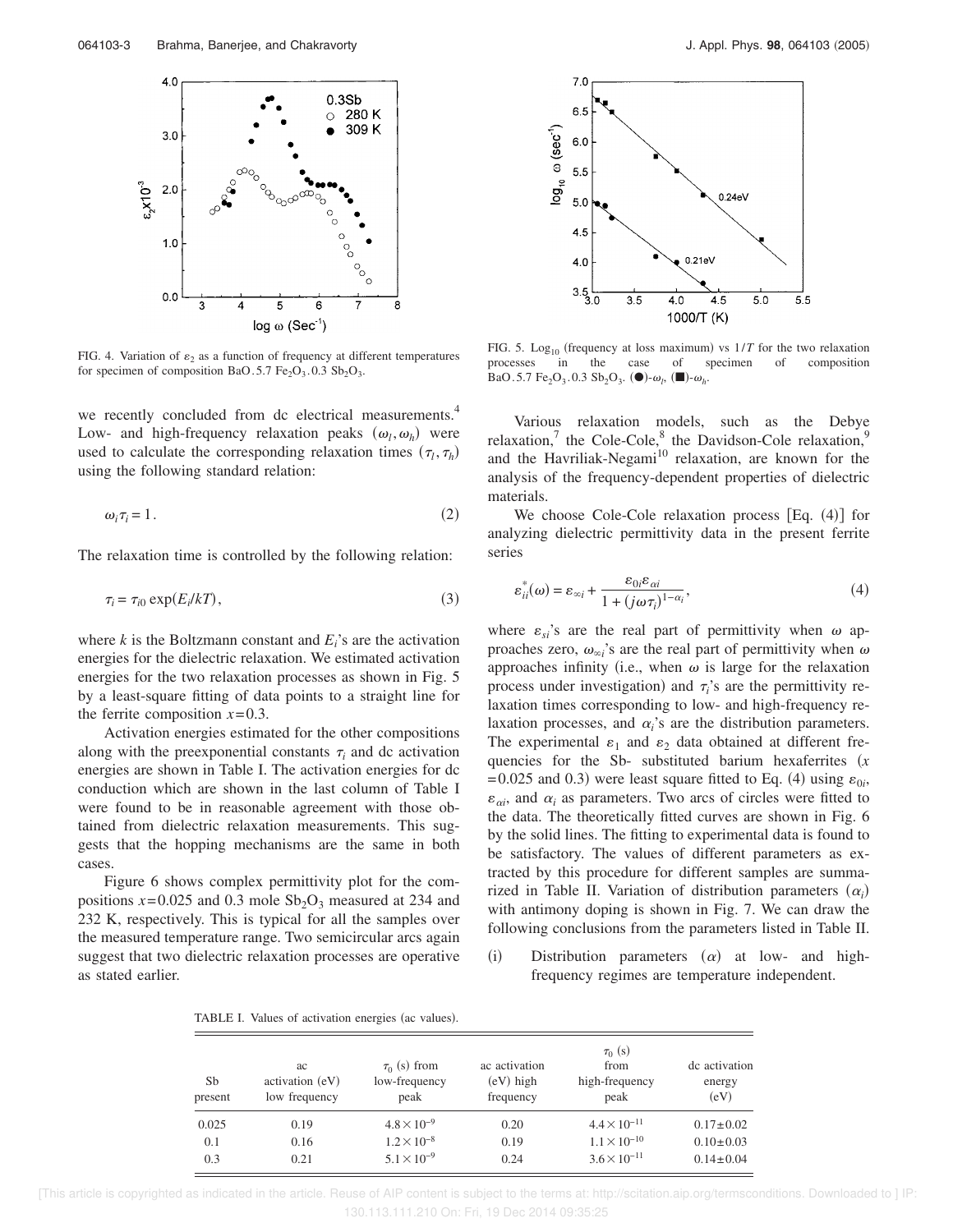

FIG. 6. Complex permittivity plot for compositions with  $Sb<sub>2</sub>O<sub>3</sub>$  contents of 0.025 and 0.3 mole, respectively.

 $(ii)$  $\alpha$  corresponding to the high-frequency region is smaller than that corresponding to the low-frequency region.

The above conclusions are consistent with the data presented in Fig. 7.

Finally after comparing dielectric behavior of doped ferrite materials with undoped ferrite [Fig.  $2(b)$ ]; low- and highfrequency relaxations can be ascribed to  $(Sb^{3+} - Sb^{5+})$  and  $(Fe^{2+}-Fe^{3+})$  dipole pairs, respectively. The ion-pair  $Sb^{3+} - Sb^{5+}$  contributed a much larger polarizability to the material (viz., permittivity  $\sim 10^3$ ) than the Fe<sup>2+</sup>-Fe<sup>3+</sup> pair. This is consistent with the charges involved and their separation. It is interesting to note that the low-frequency relaxation process is more Debye type than the high-frequency one. This is ascribed to the fact that there is much less distribution of relaxation times in the case of the low-frequency relaxation than the high-frequency one. This arises because the doping level being rather small, the distribution of separation distances between  $Sb^{3+}$  and  $Sb^{5+}$  ions will be rather narrow which will restrict the distribution of relaxation times.

The main conclusions have been the identical values of activation energies obtained for both the relaxation mechanisms, viz., at low and high frequencies, respectively. As explained in the previous paragraph these peaks are assigned



FIG. 7. Variation of distribution parameter  $\alpha$  as a function of antimony doping.  $(\blacksquare)$ - $\tau_h$ ,  $(\blacktriangle)$ - $\tau_l$ .

to  $Sb^{3+}-Sb^{5+}$  and  $Fe^{2+}-Fe^{3+}$  pairs, respectively. For the former the bipolaronic model can be invoked which gives as the activation energy the expression<sup>5</sup>

$$
W_1 = W_M - \frac{2e^2}{\pi \varepsilon \varepsilon_0 R_p},\tag{5}
$$

where  $W_M$  is the potential energy associated with a defect site,  $\varepsilon$  is the dielectric constant of the medium,  $\varepsilon_0$  is the free space permittivity, and  $R_p$  is the hopping distance. Substituting  $W_M = 0.73$  eV (Ref. 5) and  $W_1 = 0.19$  eV (Table I) we calculate from (5) a value of  $R_p = 1.8$  nm. This is of the same order as the value of the crystallographic parameter  $c$  see Fig. 2(b)]. This means Sb ions are located at sites along the *c* axis of the ferrite crystal. We have also calculated from the expression for small polaron hopping energy<sup>5</sup>

$$
W = \frac{e^2}{4\varepsilon_p r_p},\tag{6}
$$

a value of  $\varepsilon_p \sim 7.0$  after substituting in Eq. (6)  $W=0.17$  eV and  $r_p = 3.14$  Å. This value is in reasonable agreement with the measured value of dielectric permittivity for the material at high frequencies.

From this discussion we conclude that the observed experimental results arise due to the presence of  $Sb^{3+} - Sb^{5+}$  and  $Fe<sup>2+</sup> – Fe<sup>3+</sup> pairs, respectively.$ 

TABLE II. Parameters for Cole-Cole fitting.

|        |          | High-frequency arc   |                          |                       | Low-frequency arc |                      |                          |                       |            |
|--------|----------|----------------------|--------------------------|-----------------------|-------------------|----------------------|--------------------------|-----------------------|------------|
| Sample | T<br>(K) | $\varepsilon_{0h}$   | $\varepsilon_{\alpha h}$ | $\tau_h$              | $\alpha_h$        | $\varepsilon_{01}$   | $\varepsilon_{\alpha 1}$ | $\tau_1$              | $\alpha_1$ |
|        | 266      | $2.05 \times 10^3$   | 12                       | $3.5 \times 10^{-7}$  | 0.14              | $4.09 \times 10^{3}$ | $0.77 \times 10^3$       | $1.53 \times 10^{-5}$ | 0.62       |
| 0.025  | 234      | $2.08 \times 10^3$   | 12                       | $9.93 \times 10^{-7}$ | 0.18              | $2.95 \times 10^{3}$ | $0.79 \times 10^3$       | $4.14 \times 10^{-5}$ | 0.64       |
|        | 205      | $2.10 \times 10^3$   | 12                       | $4.47 \times 10^{-7}$ | 0.19              | $2.70 \times 10^3$   | $1.30 \times 10^3$       | $2.04 \times 10^{-5}$ | 0.62       |
| 0.1    | 252      | $2.60 \times 10^3$   | 12                       | $9.77 \times 10^{-7}$ | 0.20              | $6.85 \times 10^{3}$ | $1.03 \times 10^3$       | $3.31 \times 10^{-5}$ | 0.37       |
|        | 190      | $2.47 \times 10^3$   | 12                       | $1.12 \times 10^{-5}$ | 0.21              | $5.05 \times 10^{3}$ | $1.09 \times 10^{3}$     | $2.75 \times 10^{-4}$ | 0.38       |
|        | 309      | $7.04 \times 10^3$   | 12                       | $3.16 \times 10^{-7}$ | 0.28              | $1.81 \times 10^{3}$ | $2.15 \times 10^3$       | $1.78 \times 10^{-5}$ | 0.46       |
| 0.3    | 132      | $5.96 \times 10^{3}$ | 12                       | $7.58 \times 10^{-6}$ | 0.27              | $1.01 \times 10^{3}$ | $2.74 \times 10^3$       | $2.24 \times 10^{-4}$ | 0.47       |

 [This article is copyrighted as indicated in the article. Reuse of AIP content is subject to the terms at: http://scitation.aip.org/termsconditions. Downloaded to ] IP: 130.113.111.210 On: Fri, 19 Dec 2014 09:35:25